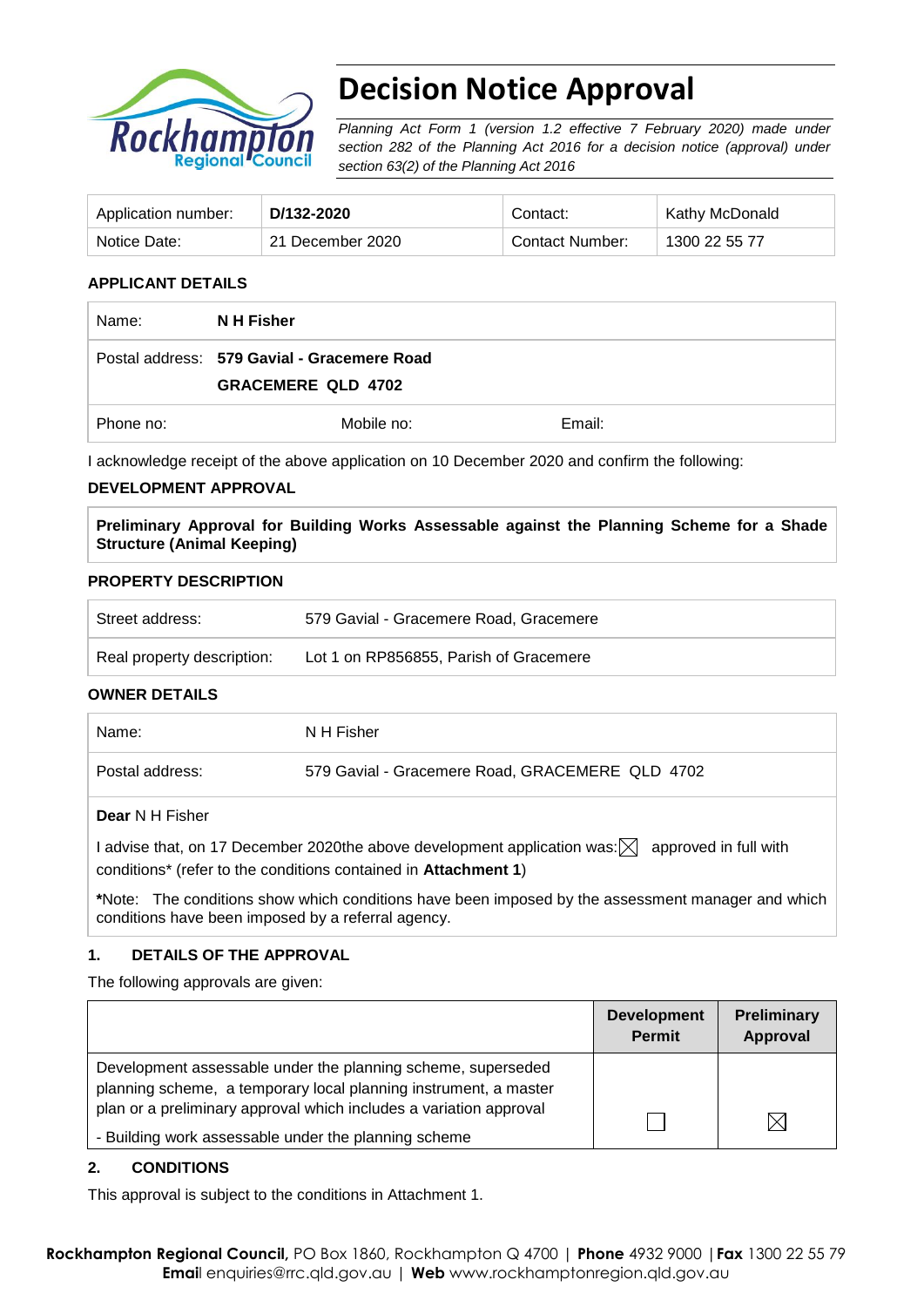## **3. FURTHER DEVELOPMENT PERMITS REQUIRED**

Please be advised that the following development permits are required to be obtained before the development can be carried out:

| Type of development permit required | Subject of the required development permit |
|-------------------------------------|--------------------------------------------|
| Building Works                      |                                            |

# **4. REFERRAL AGENCIES NIL**

# **5. THE APPROVED PLANS**

#### **The approved development must be completed and maintained generally in accordance with the approved drawings and documents:**

| Drawing/report title                                                                     | Prepared by                              | Date             | Reference number | Rev |
|------------------------------------------------------------------------------------------|------------------------------------------|------------------|------------------|-----|
| Proposed Stable - Site<br>Plan                                                           | Site Plans Online                        | 16 November 2020 | 201149           |     |
| Floor Plan and Elevation                                                                 | Ranbuild                                 | ۰                | ROCKH2-7091      |     |
| <b>Construction Details</b>                                                              | Ranbuild                                 | 29 July 2009     | <b>SKCPCON</b>   |     |
| <b>Structural Layout</b><br><b>Specification Schedule</b><br><b>Construction Details</b> | Ranbuild                                 | 15 July 2011     | SKCP6.0M         | 3   |
| Technical Memorandum<br>- Re Flood Statement                                             | <b>McMurtrie Consulting</b><br>Engineers | 9 December 2020  | 060-20-21        |     |

## **6. CURRENCY PERIOD FOR THE APPROVAL (s.85 of the** *Planning Act***)**

The standard currency periods stated in section 85 of *Planning Act 2016* apply to each aspect of development in this approval, if not stated in the conditions of approval attached.

### **7. STATEMENT OF REASONS**

| <b>Description of the</b><br>development           | The proposed development is for Building Works Assessable against Planning<br>Scheme for a Carport (Stables)                                                                                                                                                                                                                                                                                                                                                                                                                                                                                                             |  |  |  |
|----------------------------------------------------|--------------------------------------------------------------------------------------------------------------------------------------------------------------------------------------------------------------------------------------------------------------------------------------------------------------------------------------------------------------------------------------------------------------------------------------------------------------------------------------------------------------------------------------------------------------------------------------------------------------------------|--|--|--|
| <b>Reasons for Decision</b>                        | a) Assessment of the development against the relevant zone purpose,<br>planning scheme codes and planning scheme policies demonstrates that<br>the proposed development will not cause significant adverse impacts on<br>the surrounding natural environment, built environment and infrastructure,<br>community facilities, or local character and amenity; and<br>b) On balance, the application should be approved because<br>the<br>circumstances favour Council exercising its discretion to approve the<br>application even though the development does not comply with an aspect<br>of the assessment benchmarks. |  |  |  |
| <b>Assessment</b><br><b>Benchmarks</b>             | The proposed development was assessed against the following assessment<br>benchmarks:<br>Flood Hazard Overlay Code.                                                                                                                                                                                                                                                                                                                                                                                                                                                                                                      |  |  |  |
| <b>Compliance with</b><br>assessment<br>benchmarks | The development was assessed against all of the assessment benchmarks<br>listed above and complies with all of these with the exceptions listed below.<br><b>Assessment Benchmark</b><br>Reasons for the approval<br>despite<br>non-<br>compliance with benchmark                                                                                                                                                                                                                                                                                                                                                        |  |  |  |
|                                                    |                                                                                                                                                                                                                                                                                                                                                                                                                                                                                                                                                                                                                          |  |  |  |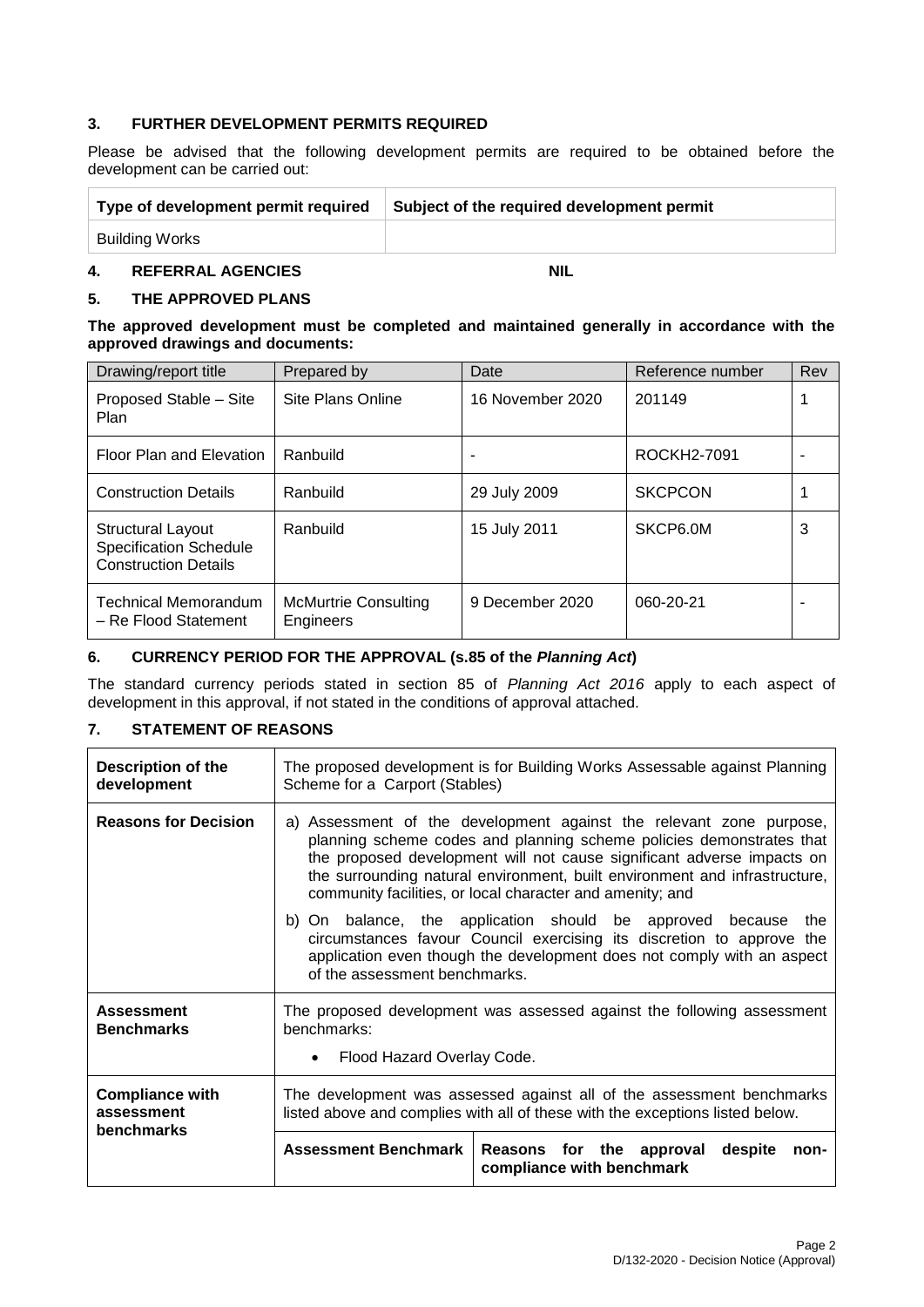|                                            | Flood Hazard Overlay<br>Code | PO <sub>4</sub><br>The proposal does not comply with Acceptable<br>Outcomes 4.1.1 and 4.1.4 as it involves the<br>construction of a new structure located in the<br>Flood Hazard Overlay that is 10 metres from the<br>boundary.                                                   |  |
|--------------------------------------------|------------------------------|------------------------------------------------------------------------------------------------------------------------------------------------------------------------------------------------------------------------------------------------------------------------------------|--|
|                                            |                              | Despite this, the proposed structure will be a non-<br>habitable shade structure used for the keeping of<br>horses and is not anticipated to disrupt the flow<br>characteristics of the floodplain.<br>Therefore the proposal is considered to achieve<br>the performance outcome. |  |
|                                            |                              |                                                                                                                                                                                                                                                                                    |  |
| <b>Matters prescribed by</b><br>regulation |                              | The Rockhampton Region Planning Scheme 2015 (version 2.1); and<br>The common material, being the material submitted with the application.                                                                                                                                          |  |

# **8. APPEAL RIGHTS**

The rights of an applicant to appeal to a tribunal or the Planning and Environment Court against a decision about a development application are set out in chapter 6, part 1 of the *Planning Act 2016*. There may also be a right to make an application for a declaration by a tribunal (see chapter 6, part 2 of the *Planning Act 2016).*

## *Appeal by an applicant*

An applicant for a development application may appeal to the Planning and Environment Court against the following:

- the refusal of all or part of the development application
- a provision of the development approval
- the decision to give a preliminary approval when a development permit was applied for
- a deemed refusal of the development application.

An applicant may also have a right to appeal to the Development tribunal. For more information, see schedule 1 of the *Planning Act 2016*.

The timeframes for starting an appeal in the Planning and Environment Court are set out in section 229 of the *Planning Act 2016*.

**Attachment 2** is an extract from the *Planning Act 2016* that sets out the applicant's appeal rights and the appeal rights of a submitter.

# **9. WHEN THE DEVELOPMENT APPROVAL TAKES EFFECT**

This development approval takes effect:

From the time the decision notice is given  $-$  if there is no submitter and the applicant does not appeal the decision to the court.

Or

When the submitter's appeal period ends  $-$  if there is a submitter and the applicant does not appeal the decision to the court.

Or

Subject to the decision of the court, when the appeal is finally decided  $-$  if an appeal is made to the court.

## **10. ASSESSMENT MANAGER**

| Name: | Tarnya Fitzgibbon<br><b>COORDINATOR</b> | Signature: | Date: 21 December 2020 |
|-------|-----------------------------------------|------------|------------------------|
|       | DEVELOPMENT ASSESSMENT                  |            |                        |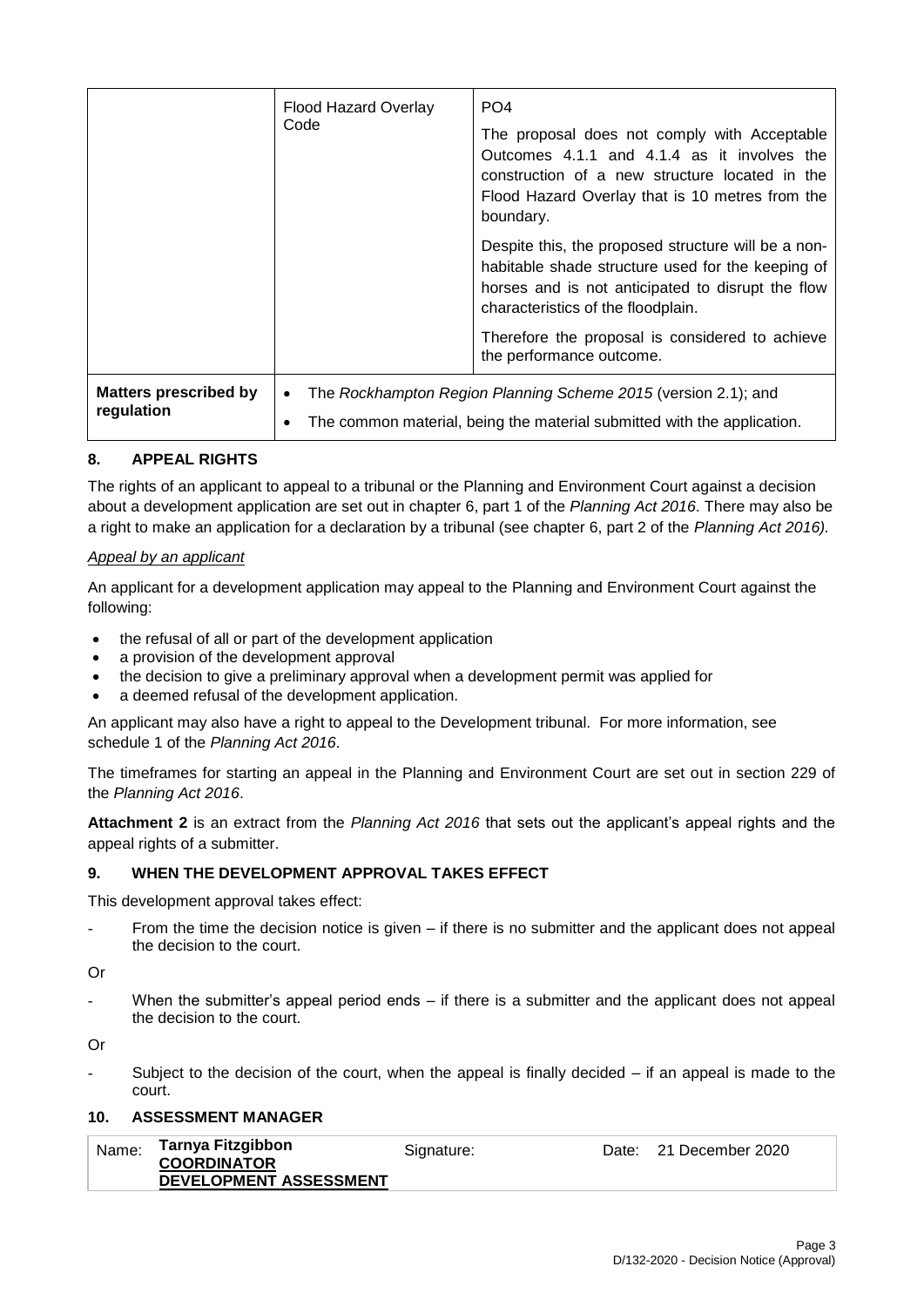### **Attachment 1 – Conditions of the approval**

*Part 1* **–** *Conditions imposed by the assessment manager [Note: where a condition is imposed about infrastructure under Chapter 4 of the Planning Act 2016, the relevant provision of the Act under which this condition was imposed must be specified.]*

## **Attachment 2—Extract on appeal rights**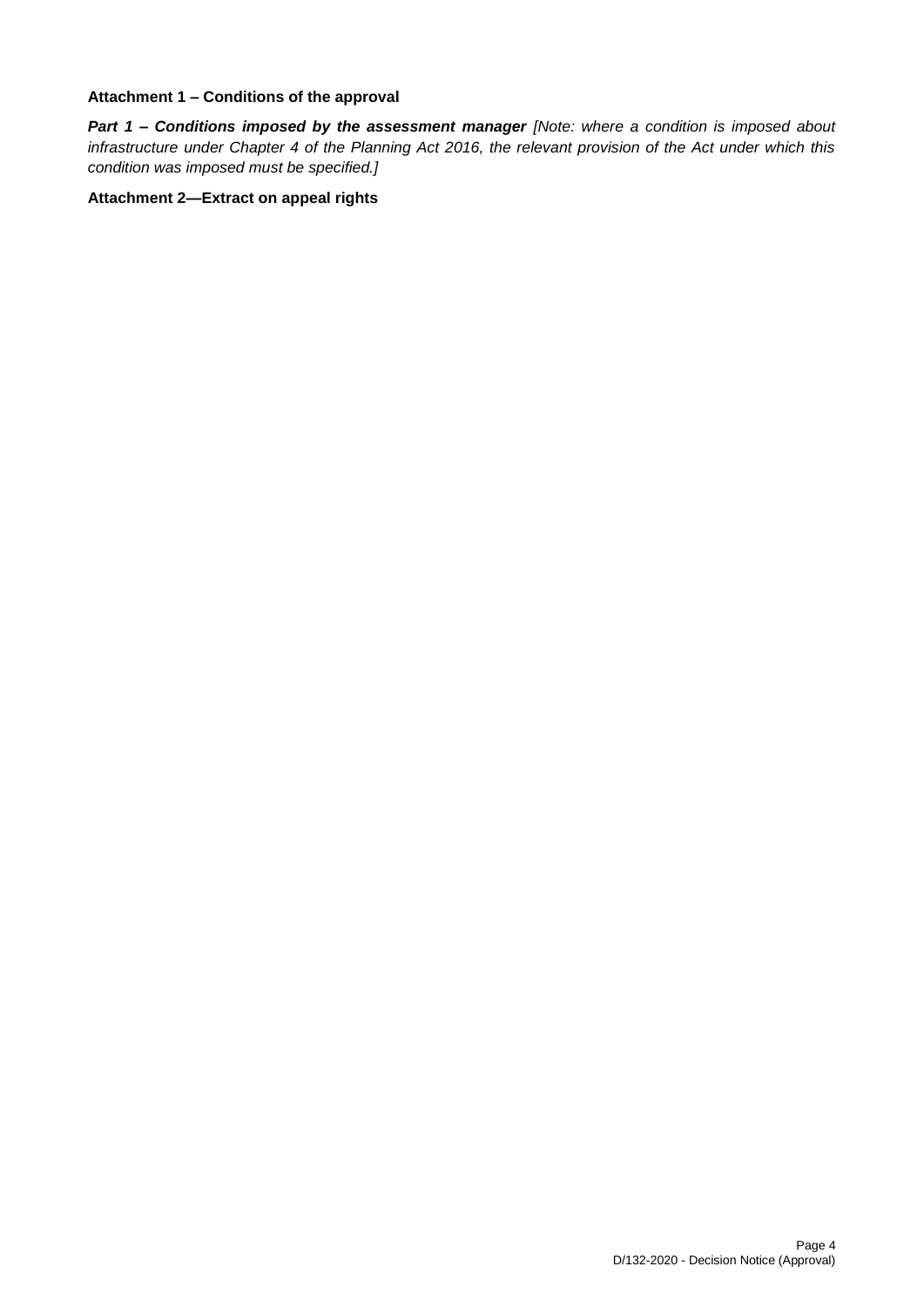

# **Attachment 1 – Part 1 Rockhampton Regional Council Conditions**

*Planning Act 2016*

- 1.0 ADMINISTRATION
- 1.1 The Developer and their employee, agent, contractor or invitee is responsible for ensuring compliance with the conditions of this development approval.
- 1.2 Where these Conditions refer to "Council" in relation to requiring Council to approve or to be satisfied as to any matter, or conferring on the Council a function, power or discretion, that role may be fulfilled in whole or in part by a delegate appointed for that purpose by the Council.
- 1.3 All conditions, works, or requirements of this development approval must be undertaken and completed:
	- 1.3.1 to Council's satisfaction;
	- 1.3.2 at no cost to Council; and
	- 1.3.3 prior to the issue of the Certificate of Classification for the Building Works,

unless otherwise stated.

- 1.4 The following further Development Permits must be obtained prior to the commencement of any works associated with their purposes:
	- 1.4.1 Building Works:
		- (i) Building Works.
- 1.5 All works must be designed, constructed and maintained in accordance with the relevant Council policies, guidelines and standards, unless otherwise stated.
- 1.6 All engineering drawings/specifications, design and construction works must be in accordance with the requirements of the relevant *Australian Standards* and must be approved, supervised and certified by a Registered Professional Engineer of Queensland.

# 2.0 APPROVED PLANS AND DOCUMENTS

2.1 The approved development must be completed and maintained generally in accordance with the approved plans and documents, except where amended by any condition of this development approval:

| Drawing/report title                                                                        | Prepared by                          | Date             | Reference number | Rev |
|---------------------------------------------------------------------------------------------|--------------------------------------|------------------|------------------|-----|
| Proposed Stable -<br>Site Plan                                                              | Site Plans<br>Online                 | 16 November 2020 | 201149           |     |
| Floor Plan and<br>Elevation                                                                 | Ranbuild                             |                  | ROCKH2-7091      |     |
| <b>Construction Details</b>                                                                 | Ranbuild                             | 29 July 2009     | <b>SKCPCON</b>   |     |
| <b>Structural Layout</b><br>Specification<br><b>Schedule</b><br><b>Construction Details</b> | Ranbuild                             | 15 July 2011     | SKCP6.0M         | 3   |
| Technical<br>Memorandum - Re<br><b>Flood Statement</b>                                      | McMurtrie<br>Consulting<br>Engineers | 9 December 2020  | 060-20-21        |     |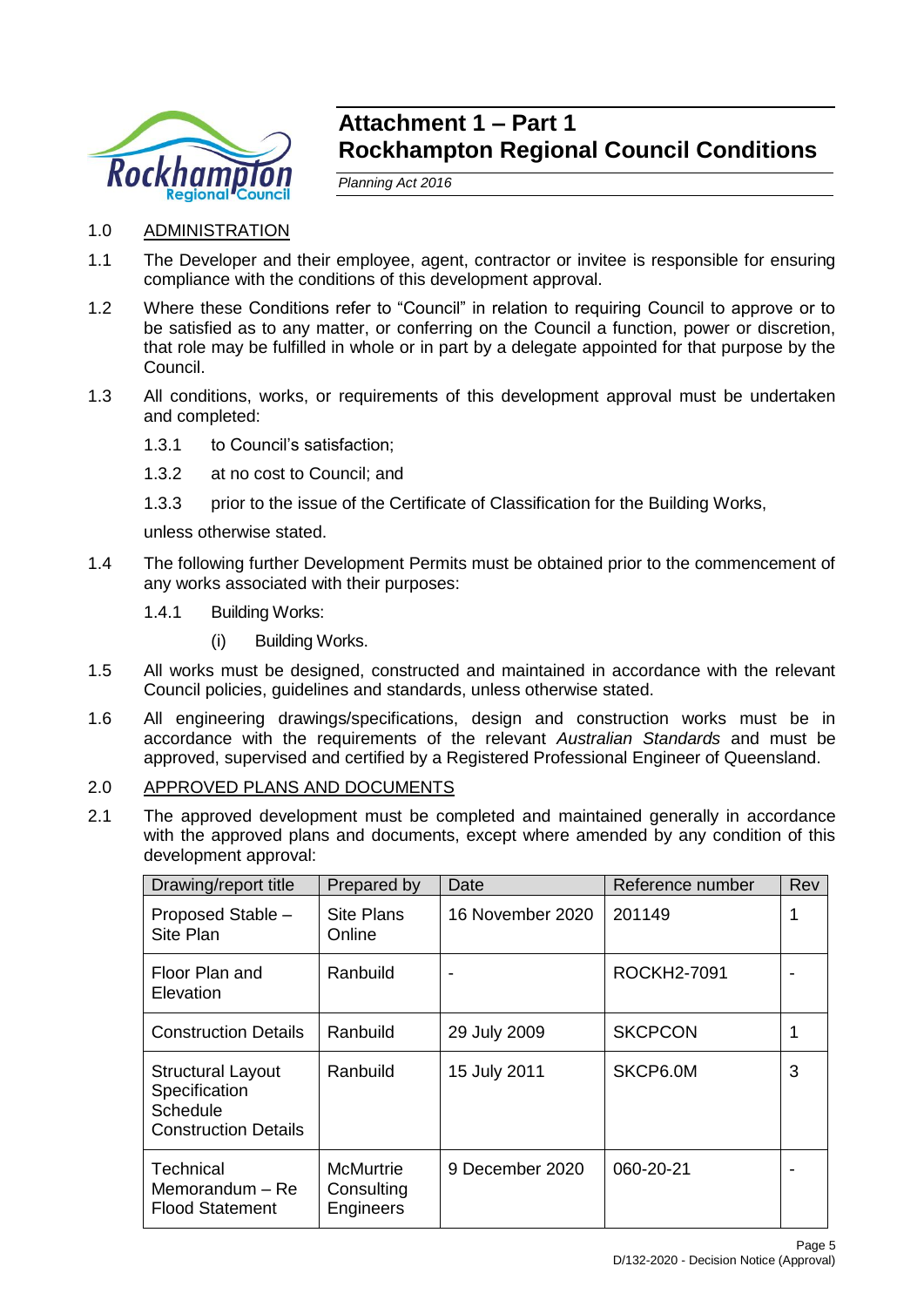- 2.2 Where there is any conflict between the conditions of this development approval and the details shown on the approved plans and documents, the conditions of this development approval must prevail.
- 2.3 Where conditions require the above plans or documents to be amended, the revised document(s) must be submitted for approval by Council prior to the submission of an application for a Development Permit for Building Works.

# 3.0 ROOF AND ALLOTMENT DRAINAGE WORKS

- 3.1 All roof and allotment drainage works must be designed and constructed in accordance with the *Queensland Urban Drainage Manual*, *Capricorn Municipal Development Guidelines*, and sound engineering practice.
- 3.2 All roof and allotment runoff from the development must be directed to a lawful point of discharge and must not restrict, impair or change the natural flow of runoff water or cause a nuisance to surrounding land or infrastructure.

# 4.0 BUILDING WORKS

- 4.1 The proposed Shade Structure must be designed and constructed using suitable flood resilient materials.
- 4.2 All electrical services and utilities connected to the development, including electrical outlets, must be designed and installed at such a height that they are a minimum of 500 millimetres above a one per cent (1%) Annual exceedance probability flood level.
- 4.3 A Development Permit for Building Works must be obtained prior to the commencement of any building works on the site.

# 5.0 ASSET MANAGEMENT

- 5.1 Any alteration necessary to electricity, telephone, water mains, sewerage mains, and/or public utility installations resulting from the development or in connection with the development, must be undertaken and completed at no cost to Council.
- 5.2 Any damage to existing stormwater, water supply and sewerage infrastructure, kerb and channel, pathway or roadway (including removal of concrete slurry from public land and Council infrastructure), that occurs while any works are being carried out in association with this development approval must be repaired at full cost to the developer. This includes the reinstatement of any existing traffic signs or pavement markings that may have been removed or damaged.

# 6.0 ENVIRONMENTAL

6.1 An Erosion Control and Stormwater Control Management Plan prepared in accordance with the *Capricorn Municipal Design Guidelines*, must be implemented, monitored and maintained for the duration of the development works, and until all exposed soil areas are permanently stabilised (for example, turfed, hydromulched, concreted and landscaped). The plan must be available on-site for inspection by Council Officers whilst all works are being carried out.

# 7.0 OPERATING PROCEDURES

7.1 All construction materials, waste, waste skips, machinery and contractors' vehicles must be located and stored or parked within the development site. Storage of materials or parking of construction machinery or contractors' vehicles must not occur within Gavial Gracemere Road or Tindall Road.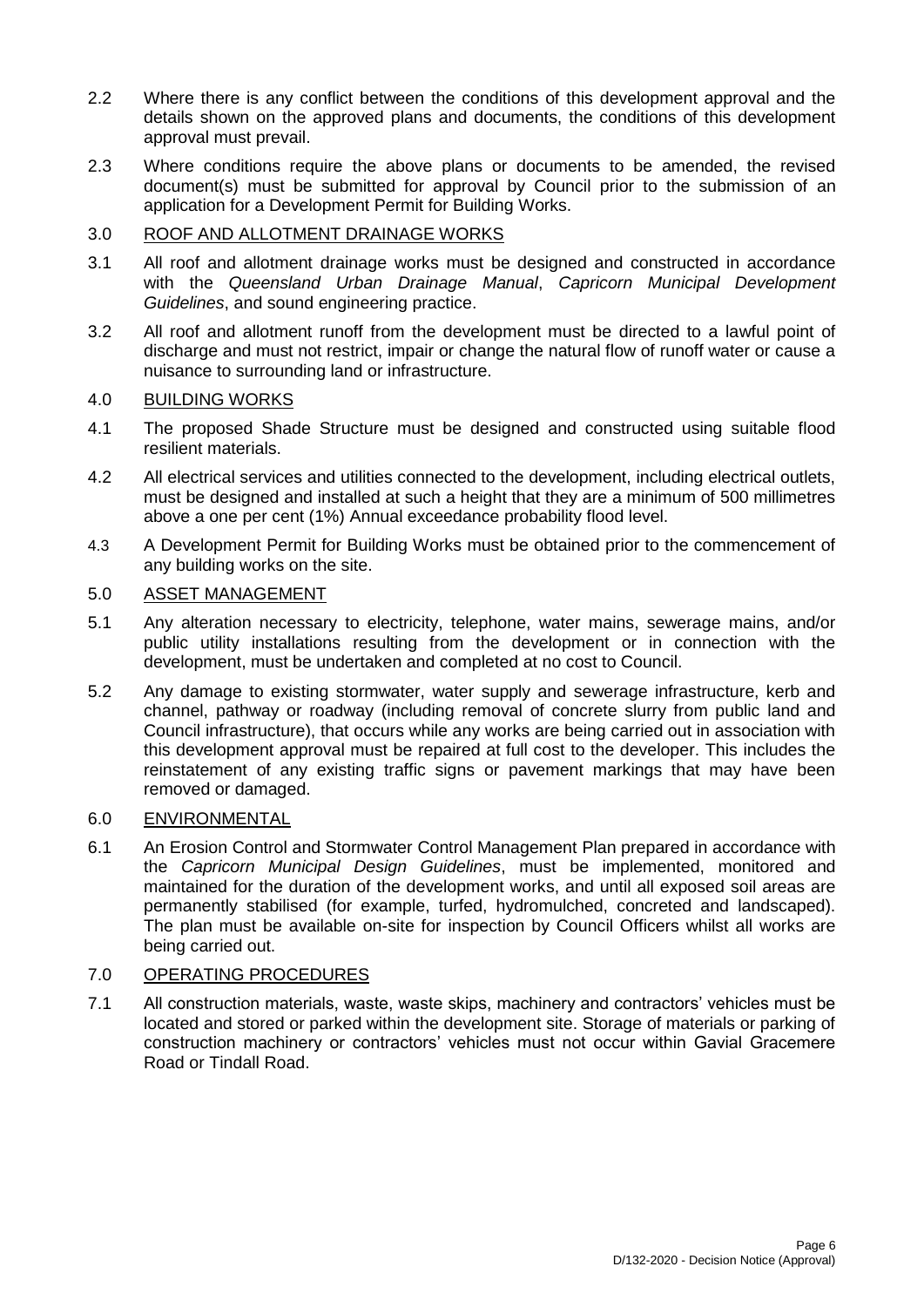# ADVISORY NOTES

## NOTE 1. Aboriginal Cultural Heritage

It is advised that under section 23 of the *Aboriginal Cultural Heritage Act 2003*, a person who carries out an activity must take all reasonable and practicable measures to ensure the activity does not harm Aboriginal cultural heritage (the "cultural heritage duty of care"). Maximum penalties for breaching the duty of care are listed in the Aboriginal cultural heritage legislation. The information on Aboriginal cultural heritage is available on the Department of Aboriginal and Torres Strait Islander and Partnerships website [www.datsip.qld.gov.au.](http://www.datsip.qld.gov.au/)

# NOTE 2. General Environmental Duty

General environmental duty under the *Environmental Protection Act 1994* prohibits unlawful environmental nuisance caused by noise, aerosols, particles, dust, ash, fumes, light, odour or smoke beyond the boundaries of the development site during all stages of the development including earthworks, construction and operation.

### NOTE 3. General Safety Of Public During Construction

The *Work Health and Safety Act 2011* and *Manual of Uniform Traffic Control Devices* must be complied with in carrying out any construction works, and to ensure safe traffic control and safe public access in respect of works being constructed on a road.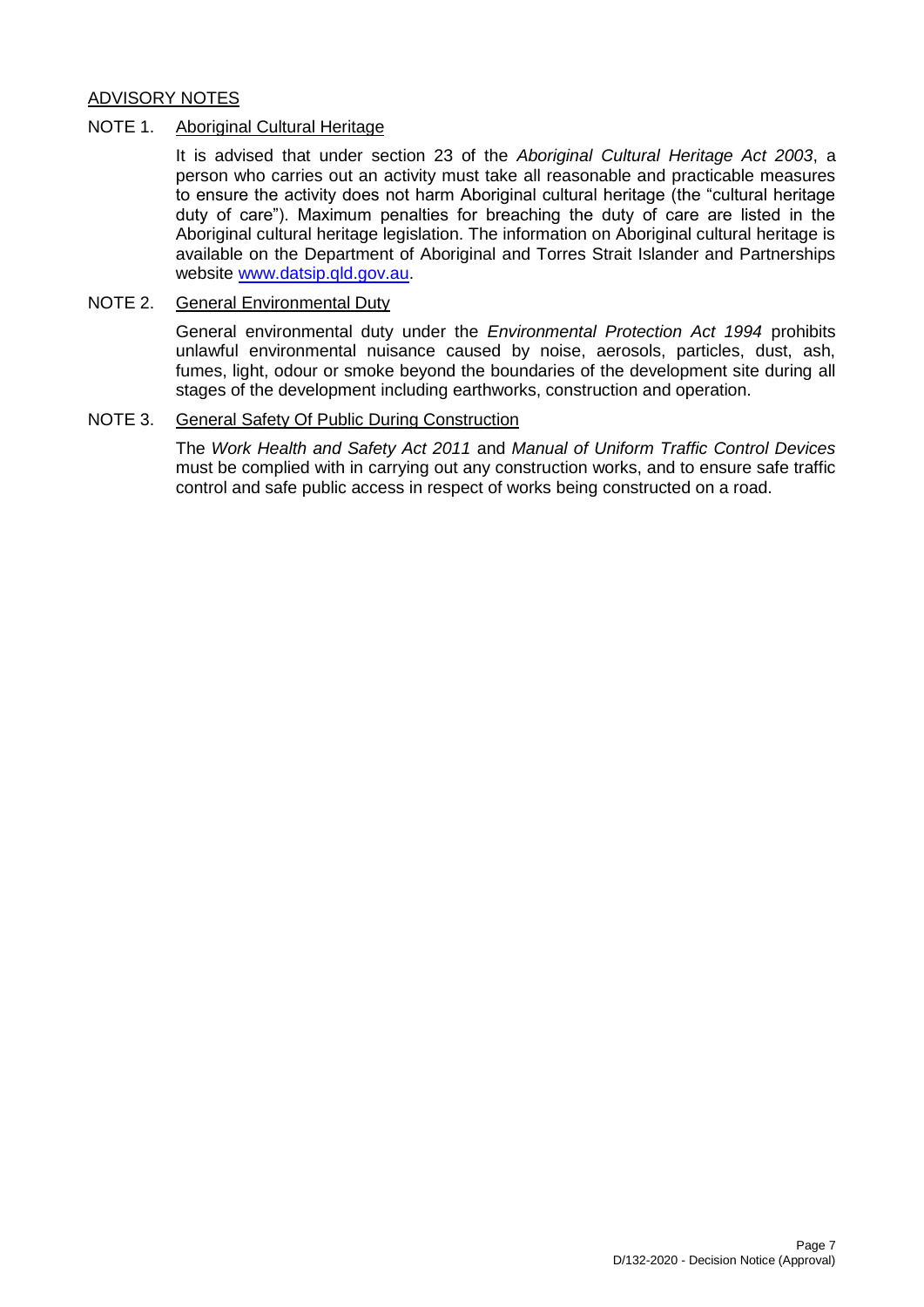

# **Attachment 2 - Appeal Rights**

*PLANNING ACT 2016*

The following is an extract from the *Planning Act 2016 (Chapter 6)*

### *Appeal rights*

### *229 Appeals to tribunal or P&E Court*

- (1) Schedule 1 states—
	- (a) matters that may be appealed to— (i)either a tribunal or the P&E Court; or (ii)only a tribunal; or
	- (iii)only the P&E Court; and (b) the person—

(i)who may appeal a matter (the **appellant**); and (ii)who is a respondent in an appeal of the matter; and (iii)who is a co-respondent in an appeal of the matter; and

- (iv)who may elect to be a co-respondent in an appeal of the matter.
- (2) An appellant may start an appeal within the appeal period.
- (3) The **appeal period** is—
	- (a) for an appeal by a building advisory agency—10 business days after a decision notice for the decision is given to the agency or
	- (b) for an appeal against a deemed refusal—at any time after the deemed refusal happens; or
	- (c) for an appeal against a decision of the Minister, under chapter 7, part 4, to register premises or to renew the registration of premises—20 business days after a notice is published under section 269(3)(a) or (4); or
	- (d) for an appeal against an infrastructure charges notice— 20 business days after the infrastructure charges notice is given to the person; or
	- (e) for an appeal about a deemed approval of a development application for which a decision notice has not been given—30 business days after the applicant gives the deemed approval notice to the assessment manager; or
	- (f) for any other appeal—20 business days after a notice of the decision for the matter, including an enforcement notice, is given to the person.

#### Note—

See the P&E Court Act for the court's power to extend the appeal period.

- (4) Each respondent and co-respondent for an appeal may be heard in the appeal.
- (5) If an appeal is only about a referral agency's response, the assessment manager may apply to the tribunal or P&E Court to withdraw from the appeal.
- (6) To remove any doubt, it is declared that an appeal against an infrastructure charges notice must not be about—
	- (a) the adopted charge itself; or
	- (b) for a decision about an offset or refund—
		- (i) the establishment cost of trunk infrastructure identified in a LGIP; or
		- (ii) the cost of infrastructure decided using the method

included in the local government's charges resolution.

### **230 Notice of appeal**

- (1) An appellant starts an appeal by lodging, with the registrar of the tribunal or P&E Court, a notice of appeal that—
	- (a) is in the approved form; and
	- (b) succinctly states the grounds of the appeal.
- (2) The notice of appeal must be accompanied by the required fee.
- (3) The appellant or, for an appeal to a tribunal, the registrar must, within the service period, give a copy of the notice of appeal to—
- (a) the respondent for the appeal; and
- (b) each co-respondent for the appeal; and
- (c) for an appeal about a development application under schedule 1, table 1, item 1—each principal submitter for the development application; and
- (d) for an appeal about a change application under schedule 1, table 1, item 2—each principal submitter for the change application; and
- (e) each person who may elect to become a co-respondent for the appeal, other than an eligible submitter who is not a principal submitter in an appeal under paragraph (c) or (d); and
- (f) for an appeal to the P&E Court—the chief executive; and
- (g) for an appeal to a tribunal under another Act—any other person who the registrar considers appropriate.
- (4) The **service period** is—
	- (a) if a submitter or advice agency started the appeal in the P&E Court—2 business days after the appeal is started; or
	- (b) otherwise—10 business days after the appeal is started.
- (5) A notice of appeal given to a person who may elect to be a co-respondent must state the effect of subsection
- (6) A person elects to be a co-respondent by filing a notice of election, in the approved form, within 10 business days after the notice of appeal is given to the person*.*
- **231 Other appeals**
- (1) Subject to this chapter, schedule 1 and the P&E Court Act, unless the Supreme Court decides a decision or other matter under this Act is affected by jurisdictional error, the decision or matter is non-appealable.
- (2) The Judicial Review Act 1991, part 5 applies to the decision or matter to the extent it is affected by jurisdictional error.
- (3) A person who, but for subsection (1) could have made an application under the Judicial Review Act 1991 in relation to the decision or matter, may apply under part 4 of that Act for a statement of reasons in relation to the decision or matter.
- (4) In this section— **decision** includes—
	- (a) conduct engaged in for the purpose of making a decision; and
	- (b) other conduct that relates to the making of a decision; and
	- (c) the making of a decision or the failure to make a decision; and
	- (d) a purported decision; and
	- (e) a deemed refusal.

**non-appealable**, for a decision or matter, means the decision or matter—

- (a) is final and conclusive; and
- (b) may not be challenged, appealed against, reviewed, quashed, set aside or called into question in any other way under the Judicial Review Act 1991 or otherwise, whether by the Supreme Court, another court, a tribunal or another entity; and
- (c) is not subject to any declaratory, injunctive or other order of the Supreme Court, another court, a tribunal or another entity on any ground.

#### **232 Rules of the P&E Court**

- (1) A person who is appealing to the P&E Court must comply with the rules of the court that apply to the appeal.
- (2) However, the P&E Court may hear and decide an appeal even if the person has not complied with rules of the P&E Court.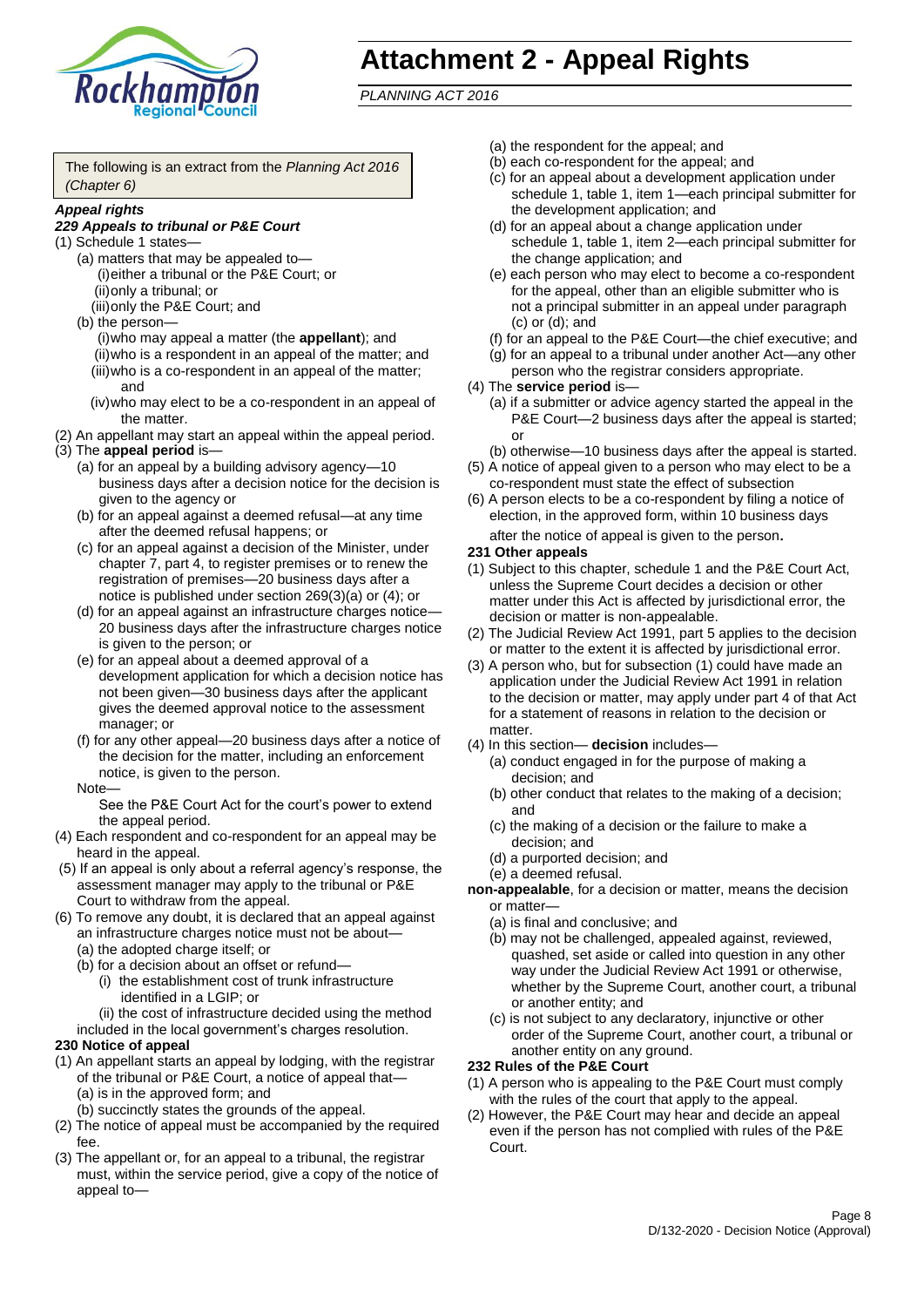

# **Appeal Rights**

*PLANNING ACT 2016*

# **Schedule 1**

#### **Appeals section 229 1 Appeal rights and parties to appeals**

- (1) Table 1 states the matters that may be appealed to—(a) the P&E court; or (b) a tribunal.
- (2) However, table 1 applies to a tribunal only if the matter involves—
	- (a) the refusal, or deemed refusal of a development application, for—
	- (i) a material change of use for a classified building; or
	- (ii) operational work associated with building work, a retaining wall, or a tennis court; or
	- (b) a provision of a development approval for—
	- (i) a material change of use for a classified building; or
- (ii) operational work associated with building work, a retaining wall, or a tennis court; or
	- (c) if a development permit was applied for—the decision to give a preliminary approval for— (i) a material change of use for a classified building; or
	- (ii) operational work associated with building work, a retaining wall, or a tennis court; or
	- (d) a development condition if—
		- (i) the development approval is only for a material change of use that involves the use of a building classified under the Building Code as a class 2 building; and
		- (ii) the building is, or is proposed to be, not more than 3 storeys; and
		- (iii) the proposed development is for not more than 60 sole-occupancy units; or
	- (e) a decision for, or a deemed refusal of, an extension application for a development approval that is only for a material change of use of a classified building; or
	- (f) a decision for, or a deemed refusal of, a change application for a development approval that is only for a material change of use of a classified building; or
	- (g) a matter under this Act, to the extent the matter relates to—
		- (i) the Building Act, other than a matter under that Act that may or must be decided by the Queensland Building and Construction Commission; or
		- (ii) the Plumbing and Drainage Act, part 4 or 5; or
	- (h) a decision to give an enforcement notice in relation to a matter under paragraphs (a) to (g); or
	- (i) a decision to give an infrastructure charges notice; or
	- (j) the refusal, or deemed refusal, of a conversion application; or
	- (k) a matter that, under another Act, may be appealed to the tribunal; or
	- (l) a matter prescribed by regulation.
- (3) Also, table 1 does not apply to a tribunal if the matter

involves—

- (a) for a matter in subsection  $(2)(a)$  to  $(d)$ 
	- (i) a development approval for which the development application required impact assessment; and
	- (ii) a development approval in relation to which the assessment manager received a properly made submission for the development application; or
- (b) a provision of a development approval about the identification or inclusion, under a variation approval, of a matter for the development.
- (4) Table 2 states the matters that may be appealed only to the P&E Court.
- (5) Table 3 states the matters that may be appealed only to the tribunal.
- (6) In each table—
	- (a) column 1 states the appellant in the appeal; and
	- (b) column 2 states the respondent in the appeal; and
	- (c) column 3 states the co-respondent (if any) in the appeal; and
	- (d) column 4 states the co-respondents by election (if any) in the appeal.
- (7) If the chief executive receives a notice of appeal under section 230(3)(f), the chief executive may elect to be a corespondent in the appeal.

| Table 1<br>Appeals to the P&E Court and, for certain matters, to a tribunal                                                                                                                                                                                                                                                                    |                                                          |                                         |                                                       |  |  |
|------------------------------------------------------------------------------------------------------------------------------------------------------------------------------------------------------------------------------------------------------------------------------------------------------------------------------------------------|----------------------------------------------------------|-----------------------------------------|-------------------------------------------------------|--|--|
| 1. Development applications<br>An appeal may be made against-<br>(a) the refusal of all or part of the development application; or<br>(b) the deemed refusal of the development application; or<br>(c) a provision of the development approval; or<br>(d) if a development permit was applied for-the decision to give a preliminary approval. |                                                          |                                         |                                                       |  |  |
| Column 1                                                                                                                                                                                                                                                                                                                                       | Column 2                                                 | Column 3                                | Column 4                                              |  |  |
| Appellant                                                                                                                                                                                                                                                                                                                                      | Co-respondent by election<br>Respondent<br>Co-respondent |                                         |                                                       |  |  |
| (if any)<br>$($ if any $)$                                                                                                                                                                                                                                                                                                                     |                                                          |                                         |                                                       |  |  |
| The applicant                                                                                                                                                                                                                                                                                                                                  | The assessment<br>manager                                | If the appeal is about<br>a concurrence | 1 A concurrence agency that is<br>not a co-respondent |  |  |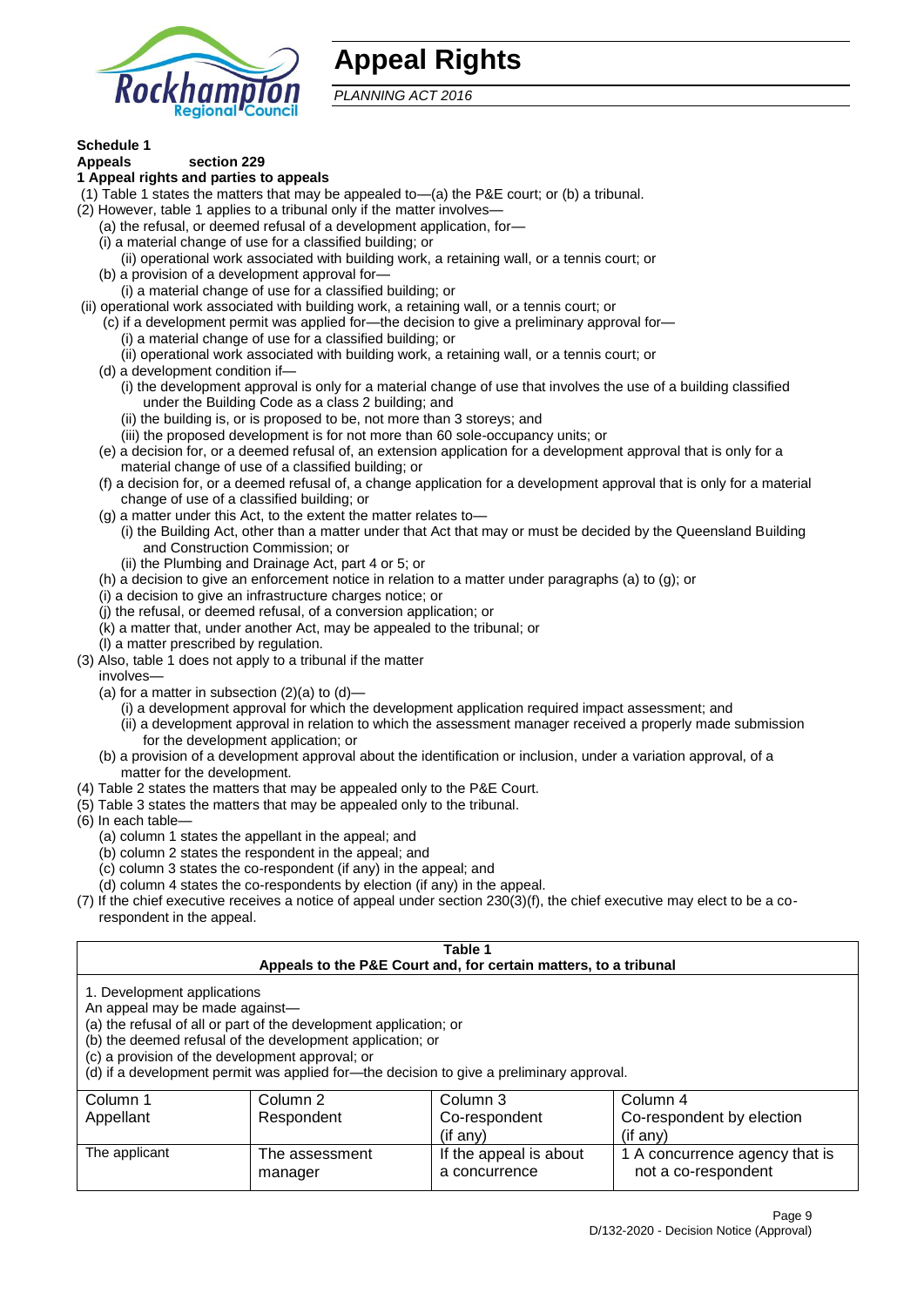| Table 1<br>Appeals to the P&E Court and, for certain matters, to a tribunal                                                                                                                                          |                                   |                                                                 |                                                                                                                                                                                                                                                                                                                                                 |  |
|----------------------------------------------------------------------------------------------------------------------------------------------------------------------------------------------------------------------|-----------------------------------|-----------------------------------------------------------------|-------------------------------------------------------------------------------------------------------------------------------------------------------------------------------------------------------------------------------------------------------------------------------------------------------------------------------------------------|--|
|                                                                                                                                                                                                                      |                                   | agency's referral<br>response-the<br>concurrence agency         | 2 If a chosen Assessment<br>manager is the respondent-<br>the prescribed assessment<br>manager<br>3 Any eligible advice agency for<br>the application<br>4 Any eligible submitter for the<br>application                                                                                                                                        |  |
| 2. Change applications<br>An appeal may be made against-<br>(b) a deemed refusal of a change application.                                                                                                            |                                   |                                                                 | (a) a responsible entity's decision for a change application, other than a decision made by the P&E court; or                                                                                                                                                                                                                                   |  |
| Column 1<br>Appellant                                                                                                                                                                                                | Column <sub>2</sub><br>Respondent | Column <sub>3</sub><br>Co-respondent<br>(if any)                | Column 4<br>Co-respondent by election<br>(if any)                                                                                                                                                                                                                                                                                               |  |
| 1 The applicant<br>2 If the responsible<br>entity is the<br>assessment<br>manager-an<br>affected entity that<br>gave a pre-request<br>notice or response<br>notice                                                   | The responsible<br>entity         | If an affected entity<br>starts the appeal-the<br>applicant     | 1 A concurrence agency for the<br>development application<br>2 If a chosen assessment<br>manager is the respondent-<br>the prescribed assessment<br>manager<br>3 A private certifier for the<br>development application<br>4 Any eligible advice agency for<br>the change application<br>5 Any eligible submitter for the<br>change application |  |
| 3. Extension applications<br>An appeal may be made against-<br>(a) the assessment manager's decision about an extension application; or<br>(b) a deemed refusal of an extension application.                         |                                   |                                                                 |                                                                                                                                                                                                                                                                                                                                                 |  |
| Column 1<br>Appellant                                                                                                                                                                                                | Column <sub>2</sub><br>Respondent | Column 3<br>Co-respondent<br>(if any)                           | Column 4<br>Co-respondent by election<br>(if any)                                                                                                                                                                                                                                                                                               |  |
| 1 The applicant<br>1<br>$\overline{2}$<br>For a matter other<br>than a deemed<br>refusal of an<br>extension<br>application $-$ a<br>concurrence<br>agency, other than<br>the chief executive,<br>for the application | The assessment<br>manager         | If a concurrence<br>agency starts the<br>appeal - the applicant | If a chosen assessment<br>manager is the respondent – the<br>prescribed assessment manager                                                                                                                                                                                                                                                      |  |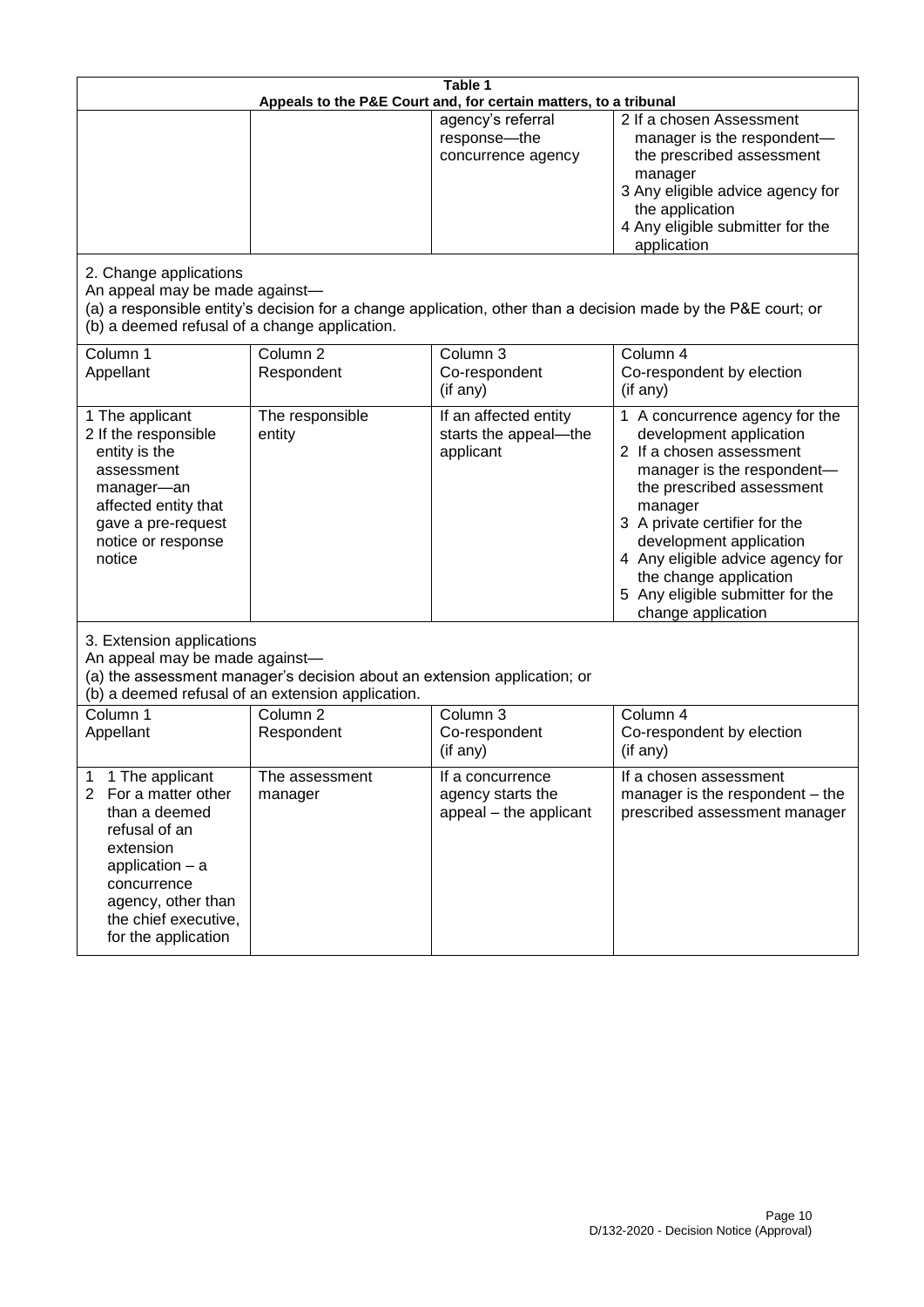#### **Table 1 Appeals to the P&E Court and, for certain matters, to a tribunal**

4. Infrastructure charges notices

- An appeal may be made against an infrastructure charges notice on 1 or more of the following grounds
- a) The notice involved an error relating to
	- (i) The application of the relevant adopted charge; or
- Examples of errors in applying an adopted charge
	- The incorrect application of gross floor area for a non-residential development
	- Applying an incorrect 'use category', under a regulation, to the development
	- (i) The working out of extra demands, for section 120; or
	- (ii) An offset or refund; or
- b) The was no decision about an offset or refund; or
- c) If the infrastructure charges notice states a refund will be given the timing for giving the refund; or
- d) The amount of the charge is so unreasonable that no reasonable relevant local government could have

# imposed the amount.

| Column 1<br>Appellant                                    | Column 2<br>Respondent                                                    | Column 3<br>Co-respondent<br>(if any) | Column 4<br>Co-respondent by election<br>(if any) |
|----------------------------------------------------------|---------------------------------------------------------------------------|---------------------------------------|---------------------------------------------------|
| The person given the<br>Infrastructure charges<br>notice | The local government<br>that gave the<br>infrastructure charges<br>notice |                                       | $\overline{\phantom{a}}$                          |

5. Conversion applications

An appeal may be made against—

(a) the refusal of a conversion application; or

(b) a deemed refusal of a conversion application.

| Column 1      | Column 2                | Column 3       | Column 4                  |
|---------------|-------------------------|----------------|---------------------------|
| Appellant     | Respondent              | Co-respondent  | Co-respondent by election |
|               |                         | $($ if any $)$ | $($ if any $)$            |
|               |                         |                |                           |
| The applicant | The local government    | ۰              | $\overline{\phantom{a}}$  |
|               | to which the conversion |                |                           |
|               | application was made    |                |                           |

6. Enforcement notices

An appeal may be made against the decision to give an enforcement notice.

| Column 1                                   | Column 2                     | Column 3      | Column 4                                                                                                                                                                   |
|--------------------------------------------|------------------------------|---------------|----------------------------------------------------------------------------------------------------------------------------------------------------------------------------|
| Appellant                                  | Respondent                   | Co-respondent | Co-respondent by election                                                                                                                                                  |
|                                            |                              | (if any)      | (if any)                                                                                                                                                                   |
| The person given the<br>enforcement notice | The enforcement<br>authority |               | If the enforcement authority is<br>not the local government for<br>the premises in relation to which<br>the offence is alleged to have<br>happened-the local<br>government |

#### **Table 2 Appeals to the P&E Court only**

1. Appeals from tribunal

An appeal may be made against a decision of a tribunal, other than a decision under

section 252, on the ground of—

(a) an error or mistake in law on the part of the tribunal; or

(b) jurisdictional error.

| Column 1<br>Appellant                             | Column 2<br>Respondent                                    | Column 3<br>Co-respondent<br>$($ if any $)$ | Column 4<br>Co-respondent by election<br>(if any) |
|---------------------------------------------------|-----------------------------------------------------------|---------------------------------------------|---------------------------------------------------|
| A party to the<br>proceedings for the<br>decision | The other party to the<br>proceedings for the<br>decision | ۰                                           |                                                   |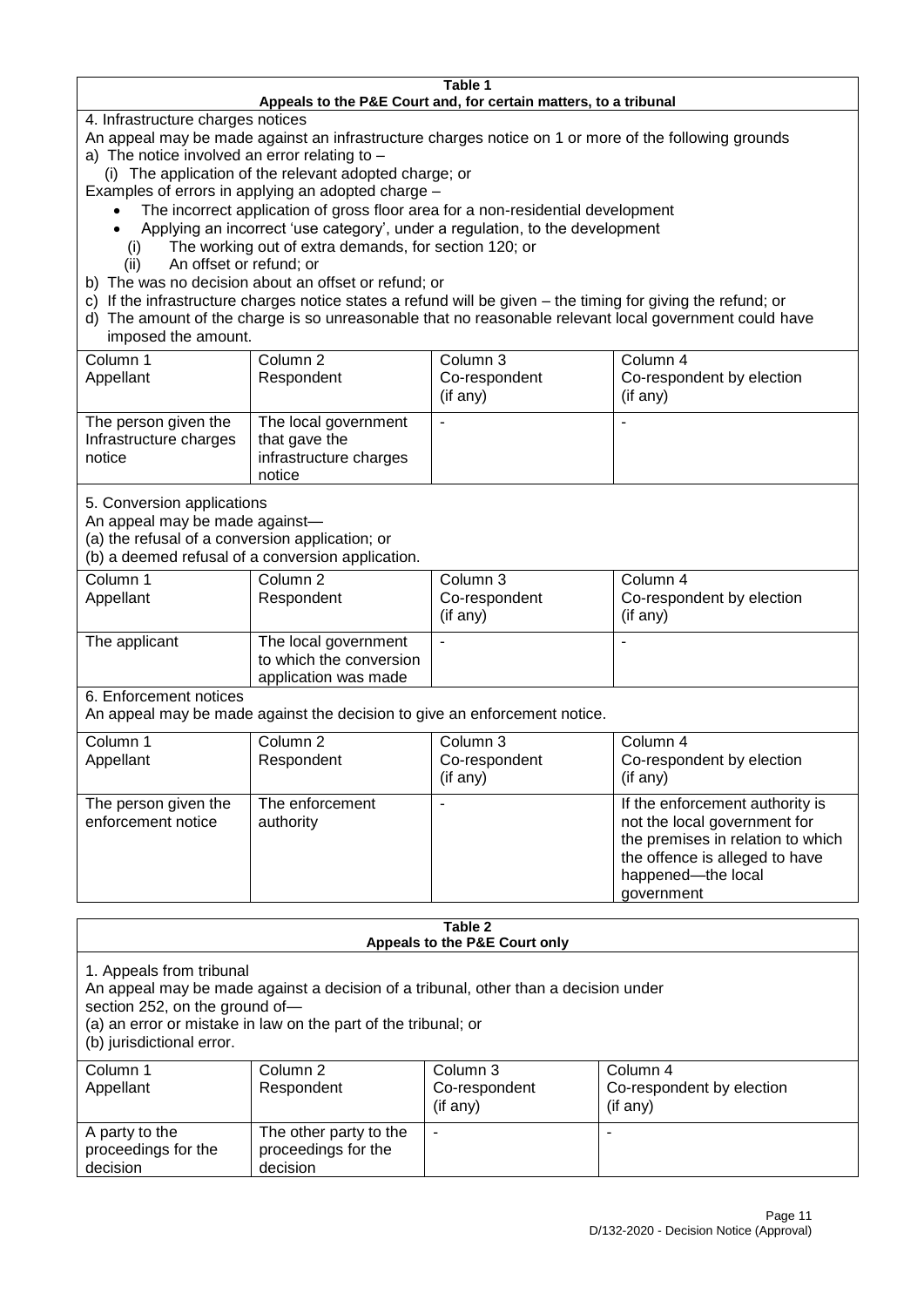#### **Table 2 Appeals to the P&E Court only**

2. Eligible submitter appeals

An appeal may be made against the decision to give a development approval, or an approval for a change application, to the extent that the decision relates to—

(a) any part of the development application for the development approval that required impact assessment; or (b) a variation request.

| Column 1<br>Appellant                                                                                                                                                                                                                                                                                                                                                                                              | Column <sub>2</sub><br>Respondent                                                                                          | Column 3<br>Co-respondent<br>(if any)                                                                                   | Column 4<br>Co-respondent by election<br>(if any)    |
|--------------------------------------------------------------------------------------------------------------------------------------------------------------------------------------------------------------------------------------------------------------------------------------------------------------------------------------------------------------------------------------------------------------------|----------------------------------------------------------------------------------------------------------------------------|-------------------------------------------------------------------------------------------------------------------------|------------------------------------------------------|
| 1 For a development<br>application-an<br>eligible submitter for<br>the development<br>application<br>2 For a change<br>application-an<br>eligible submitter for<br>the change<br>application                                                                                                                                                                                                                       | 1 For a development<br>application-the<br>assessment<br>manager<br>2 For a change<br>application-the<br>responsible entity | 1 The applicant<br>2 If the appeal is<br>about a concurrence<br>agency's referral<br>response-the<br>concurrence agency | Another eligible<br>submitter for the<br>application |
| 3. Eligible submitter and eligible advice agency appeals<br>An appeal may be made against a provision of a development approval, or failure to<br>include a provision in the development approval, to the extent the matter relates to-<br>(a) any part of the development application or the change application, for the development approval, that<br>required impact assessment; or<br>(b) a variation request. |                                                                                                                            |                                                                                                                         |                                                      |
| Column 1                                                                                                                                                                                                                                                                                                                                                                                                           | Column <sub>2</sub>                                                                                                        | Column 3                                                                                                                | Column 4                                             |

| Column T<br>Appellant                                                                                                                                                                                                                                                                         | CORTILE 2<br>Respondent                                                                                                    | GUUUTII J<br>Co-respondent<br>$($ if any $)$                                                                              | CONTINITY<br>Co-respondent by election<br>(if any) |  |
|-----------------------------------------------------------------------------------------------------------------------------------------------------------------------------------------------------------------------------------------------------------------------------------------------|----------------------------------------------------------------------------------------------------------------------------|---------------------------------------------------------------------------------------------------------------------------|----------------------------------------------------|--|
| 1 For a development<br>application-an<br>eligible submitter for<br>the development<br>application<br>2 For a change<br>application-an<br>eligible submitter for<br>the change<br>application<br>3 An eligible advice<br>agency for the<br>development<br>application or<br>change application | 1 For a development<br>application-the<br>assessment<br>manager<br>2 For a change<br>application-the<br>responsible entity | 1 The applicant<br>2 If the appeal is<br>about a concurrence<br>agency's referral<br>response---the<br>concurrence agency | Another eligible submitter for the<br>application  |  |
| 4. Compensation claims<br>An appeal may be made against-<br>(a) a decision under section 32 about a compensation claim; or<br>$\sqrt{h}$ a desision underspection OCE about a slaim for companion or                                                                                          |                                                                                                                            |                                                                                                                           |                                                    |  |

(b) a decision under section 265 about a claim for compensation; or

(c) a deemed refusal of a claim under paragraph (a) or (b).

| Column 1<br>Appellant                      | Column 2<br>Respondent                                 | Column 3<br>Co-respondent<br>$($ if any $)$ | Column 4<br>Co-respondent by election<br>(if any) |
|--------------------------------------------|--------------------------------------------------------|---------------------------------------------|---------------------------------------------------|
| A person dissatisfied<br>with the decision | The local<br>government to which<br>the claim was made |                                             |                                                   |
| 5. Registered premises                     |                                                        |                                             |                                                   |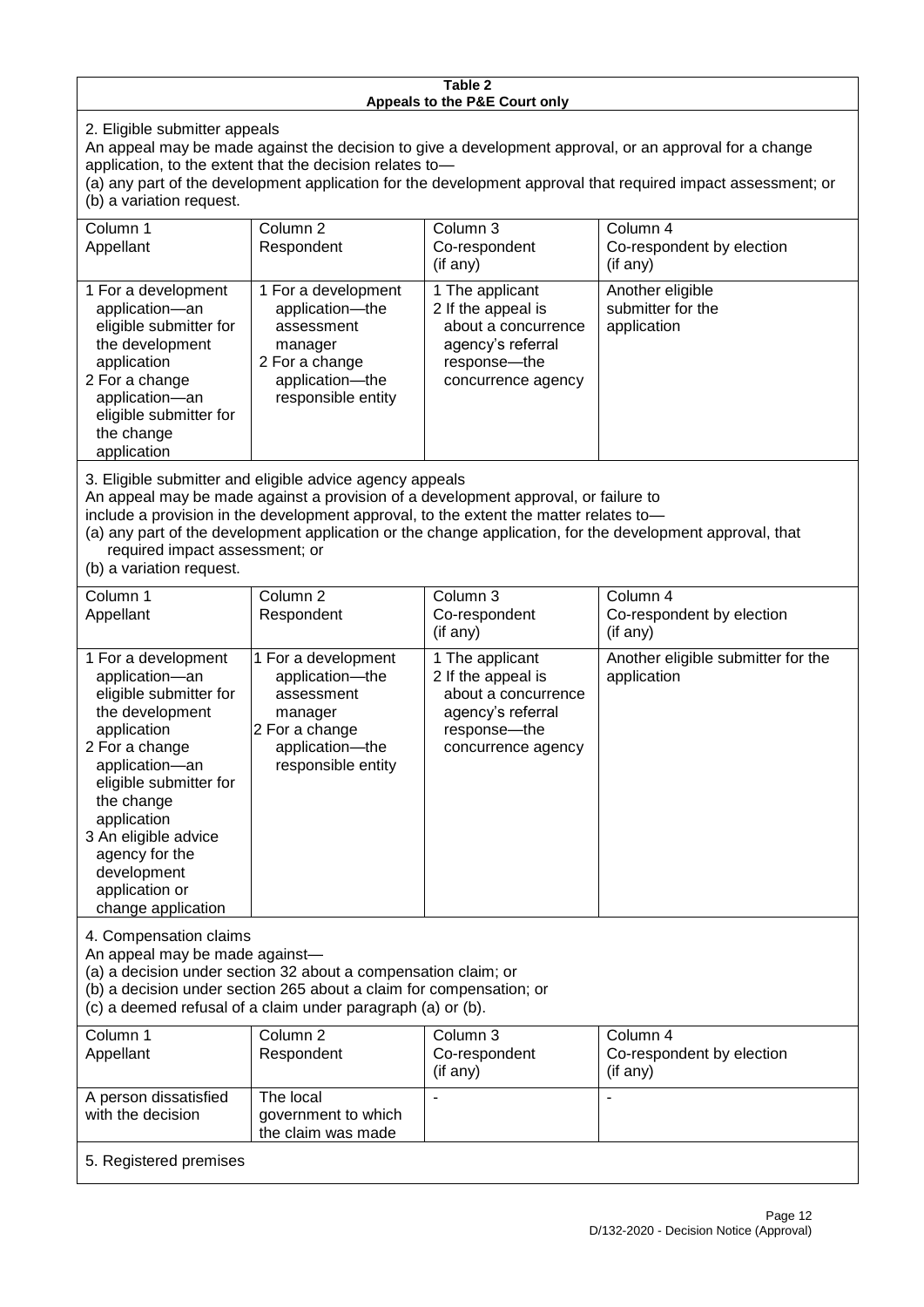|                                                                                                                                                                                                                                                                                                      |                                   | Table 2                                                                                                                                                                                        |                                                                                                                                                                             |  |
|------------------------------------------------------------------------------------------------------------------------------------------------------------------------------------------------------------------------------------------------------------------------------------------------------|-----------------------------------|------------------------------------------------------------------------------------------------------------------------------------------------------------------------------------------------|-----------------------------------------------------------------------------------------------------------------------------------------------------------------------------|--|
| Appeals to the P&E Court only<br>An appeal may be made against a decision of the Minister under chapter 7, part 4.                                                                                                                                                                                   |                                   |                                                                                                                                                                                                |                                                                                                                                                                             |  |
| Column 1<br>Appellant                                                                                                                                                                                                                                                                                | Column <sub>2</sub><br>Respondent | Column 3<br>Co-respondent<br>(if any)                                                                                                                                                          | Column 4<br>Co-respondent by election<br>(if any)                                                                                                                           |  |
| 1 A person given a<br>decision notice about<br>the decision<br>2 If the decision is to<br>register premises or<br>renew the<br>registration of<br>premises-an owner<br>or occupier of<br>premises in the<br>affected area for the<br>registered premises<br>who is dissatisfied<br>with the decision | The Minister                      | $\overline{\phantom{a}}$                                                                                                                                                                       | If an owner or occupier starts the<br>appeal – the owner of the<br>registered premises                                                                                      |  |
| 6. Local laws<br>under a local law about-<br>development; or<br>(b) the erection of a building or other structure.                                                                                                                                                                                   |                                   | An appeal may be made against a decision of a local government, or conditions applied,<br>(a) the use of premises, other than a use that is the natural and ordinary consequence of prohibited |                                                                                                                                                                             |  |
| Column 1<br>Appellant                                                                                                                                                                                                                                                                                | Column <sub>2</sub><br>Respondent | Column 3<br>Co-respondent<br>(if any)                                                                                                                                                          | Column 4<br>Co-respondent by election<br>(if any)                                                                                                                           |  |
| A person who-<br>(a) applied for the<br>decision; and<br>(b) is dissatisfied with<br>the decision or<br>conditions.                                                                                                                                                                                  | The local government              | $\blacksquare$                                                                                                                                                                                 |                                                                                                                                                                             |  |
|                                                                                                                                                                                                                                                                                                      |                                   | Table 3<br>Appeals to the tribunal only                                                                                                                                                        |                                                                                                                                                                             |  |
| 1. Building advisory agency appeals<br>An appeal may be made against giving a development approval for building work to the extent the building<br>work required code assessment against the building assessment provisions.                                                                         |                                   |                                                                                                                                                                                                |                                                                                                                                                                             |  |
| Column 1<br>Appellant                                                                                                                                                                                                                                                                                | Column <sub>2</sub><br>Respondent | Column <sub>3</sub><br>Co-respondent<br>(if any)                                                                                                                                               | Column 4<br>Co-respondent by election<br>(if any)                                                                                                                           |  |
| A building advisory<br>agency for the<br>development application<br>related to the approval                                                                                                                                                                                                          | The assessment<br>manager         | The applicant                                                                                                                                                                                  | 1 A concurrence agency for the<br>development application<br>related to the approval<br>2 A private certifier for the<br>development application<br>related to the approval |  |
| 3. Certain decisions under the Building Act and the Plumbing and Drainage Act<br>An appeal may be made against a decision under-<br>(a) the Building Act, other than a decision made by the Queensland Building and Construction Commission; or<br>(b) the Plumbing and Drainage Act, part 4 or 5.   |                                   |                                                                                                                                                                                                |                                                                                                                                                                             |  |
| Column 1<br>Appellant                                                                                                                                                                                                                                                                                | Column <sub>2</sub><br>Respondent | Column 3<br>Co-respondent<br>(if any)                                                                                                                                                          | Column 4<br>Co-respondent by election<br>(if any)                                                                                                                           |  |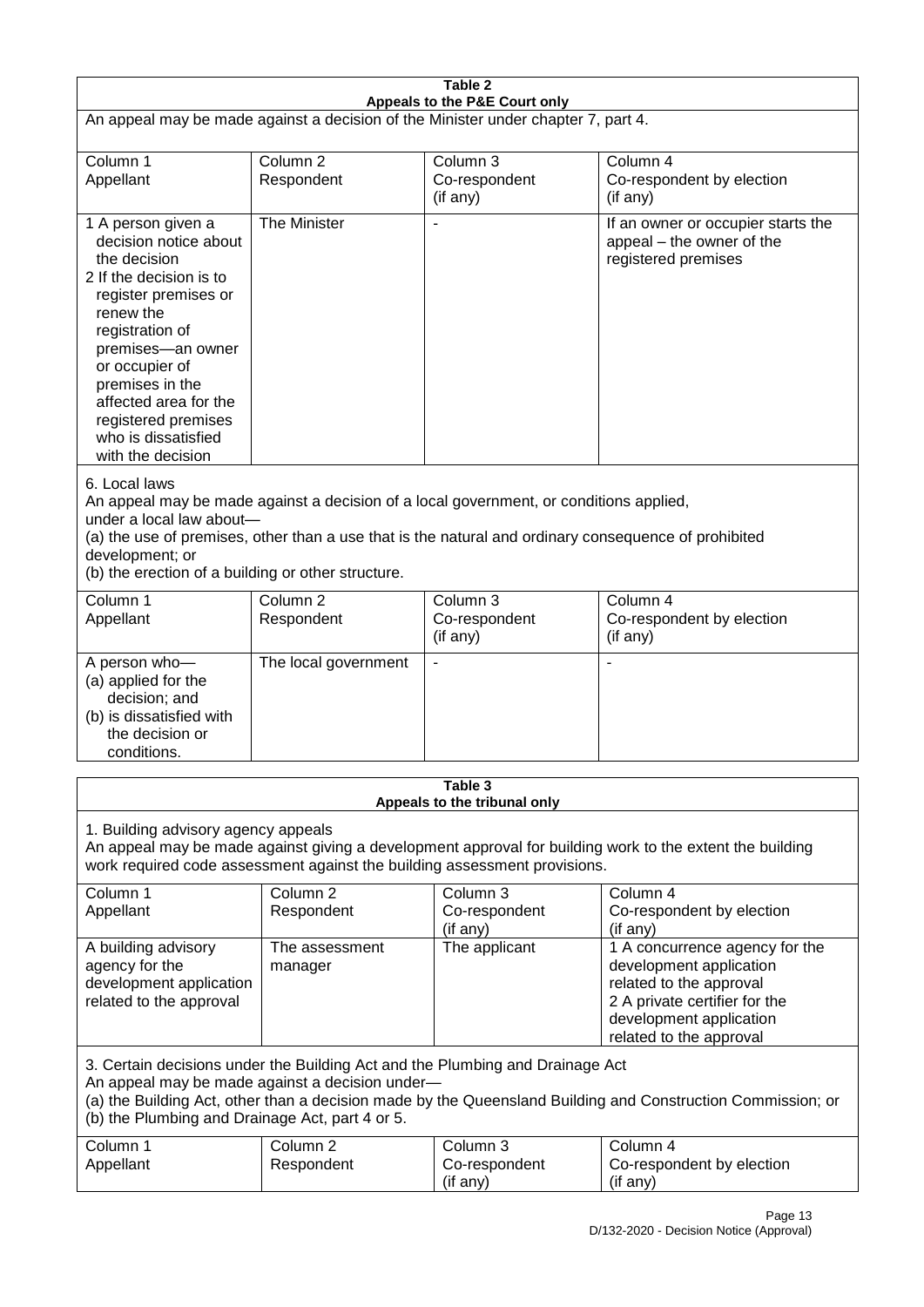| Table 3                                                                                                                                                                                                                              |                                                              |  |  |  |
|--------------------------------------------------------------------------------------------------------------------------------------------------------------------------------------------------------------------------------------|--------------------------------------------------------------|--|--|--|
| Appeals to the tribunal only<br>A person who received,<br>The person who made<br>or was entitled to<br>the decision<br>receive, notice of the<br>decision                                                                            |                                                              |  |  |  |
| 4. Local government failure to decide application under the Building Act<br>An appeal may be made against a local government's failure to decide an application under the Building Act<br>within the period required under that Act. |                                                              |  |  |  |
| Column 3<br>Column 4<br>Column 1<br>Column 2<br>Respondent<br>Appellant<br>Co-respondent<br>Co-respondent by election<br>(if any)<br>(if any)                                                                                        |                                                              |  |  |  |
| A person who was<br>entitled to receive,<br>notice of the decision                                                                                                                                                                   | The local government<br>to which the<br>application was made |  |  |  |